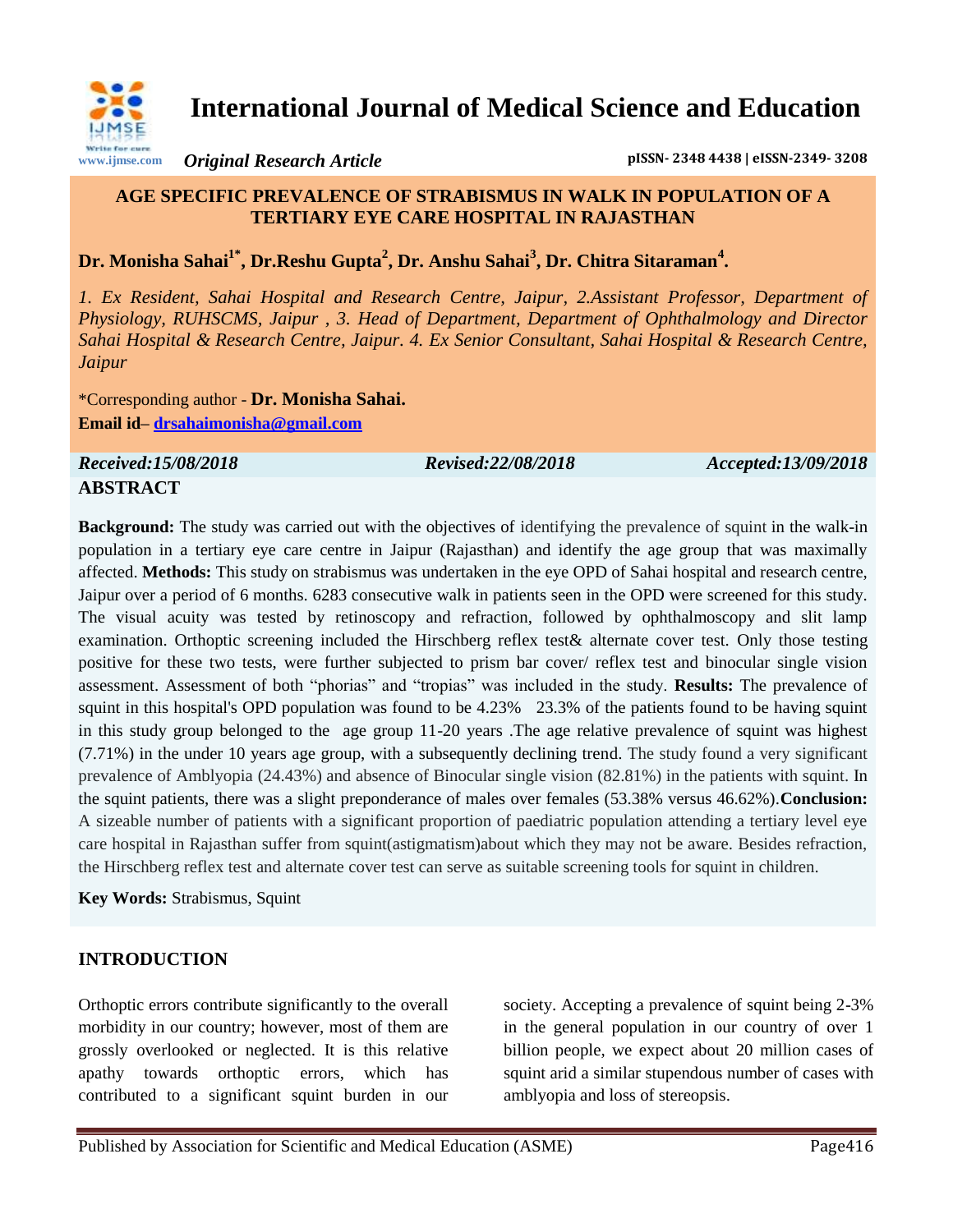Strabismus affects between 2 to 5% of the preschool population and is an important cause of visual and psychological disability **(1, 2)**. Commonly known as squint, this occurs due to misalignment between the two eyes . This can be manifest in any field of gaze, may be intermittent or constant , and may occur when the child is attempting to fix his gaze at a distant or near object, **(3)**

Infants are rarely born with their eyes aligned **(3)**. Strabismus and amblyopia are the most common ocular conditions occurring in childhood. Amblyopia is the leading cause of vision loss in childhood. Strabismus is a significant cause of ocular morbidity leading to amblyopia and psychosocial distress in childhood and into adulthood **(4)**.

Stereopsis is the binocular perception of depth (retinal disparity) which facilitates comprehension of complex visual experience. Stereopsis develops in early infancy between about 3 and 5 months of age and depending on the test used, adult levels are not achieved until around 5-7 years.

The development of the fixation reflex is firstmanifest when the infant is 5-6 weeks old and its constant conditioning gives it characteristics similar to that of an unconditioned reflex by the time the child is 9 years of age **(3)**. However, below this age, cessation of the conditioning process results in its reversal as manifest by amblyopia.

Treatment of strabismic amblyopia by 4 years of age is almost always successful, but the favourable prognosis decreases as the age at which therapy is initiated increases.

The Baltimore Vision Screening Project stated that the prevalence of visual morbidity was 3.9% due to Amblyopia and 3.1% due to strabismus **(5)**. Out of the several causes of strabismus, third nerve palsies in children were frequently found to be congenital **(6)**, losed head trauma is the most common cause of fourth nerve palsy **(7)**, and trauma is the most common cause of an acquired sixth nerve palsy in an otherwise healthy child **(8)**.

Perception of the problem is always the first step required for its systematic correction. In our two-

dimensional ophthalmic practice - of diagnosis and treatment, the third dimension of prevention and screening appears to be highly relevant. This underlines the need for a population-based study to detect the prevalence of squint that can help in proper protocol formulation and policy implementation.

The study was carried out with the objectives of identifying the prevalence of squint in the walk-in population in a tertiary eye care centre, and to assess the age group that was maximally affected so as to create cost effective intervention strategies for the community.

## **MATERIALS AND METHODS**

This hospital-based population cross sectional study on the prevalence of strabismus, was undertaken in eye OPD of Sahai hospital and research centre in Jaipur over 6 months. Institutional ethical clearance was taken before commencing the study. A total of 6283 consecutive walk in patients seen in the OPD from 1st January 2005 to June 30, 2005 were screened for this study.

Inclusion criteria: All the registered OPD walk in patients between 1st January 2005 to 30th June 2005 were included in the study, irrespective of their age, sex, occupation, rural/urban background, educational level or the presenting complaints (latent or manifest squint).

Exclusion criteria: Cases referred to specific specialties e.g. Retina / Glaucoma were excluded as they were assumed to have been pre-evaluated. Charity OPD cases, Camp patients and patients of pseudo squint were also excluded from the study.

The possible precipitating cause like the history of antenatal, post-natal or significant birth events, head injury, systemic disease or family history was also noted for the patients that were screened positive. General physical examination was carried out to rule out any systemic disease or neurological disorder.

Presenting complaints, duration of symptoms and the exact age of onset of symptoms were noted for each study subject. The visual acuity of the patient was tested by performing Retinoscopy and refraction,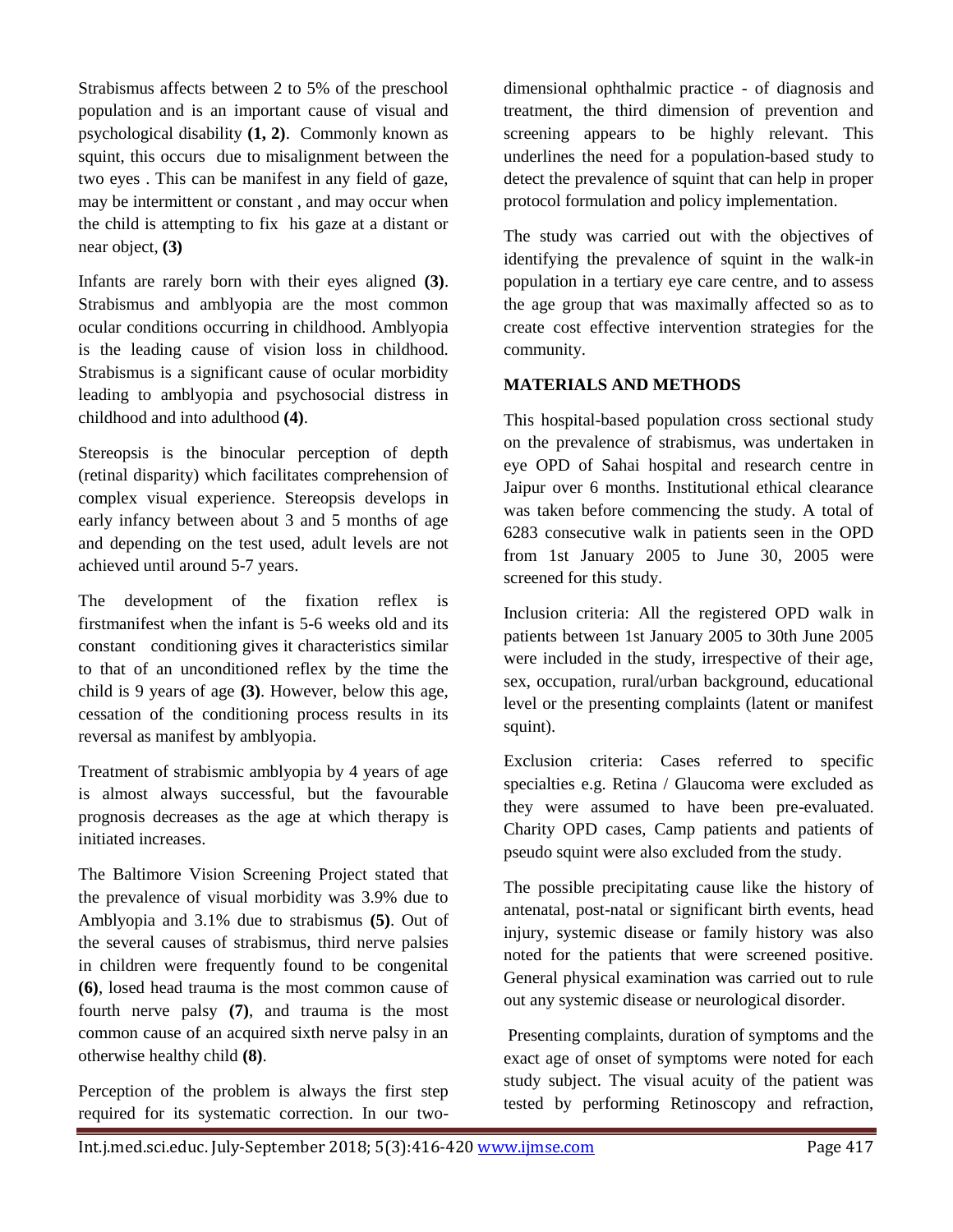followed by direct and indirect ophthalmoscopy and slit lamp examination.

The patients were then subjected to orthoptic screening comprising of Hirschberg Reflex testing (HR) & Alternate Cover Test (ACT). Only those testing positive for squint, based on these two tests, were subjected to Prism Bar Cover / Reflex Test (PBCT / PBRT) and Binocular Single Vision (BSV) assessment. The squint screening protocol sheet was filled up and patient assessed for presence / absence of amblyopia and type of squint. Both "phorias" and "tropias" were included in the study.

Of the surveyed patients, only those whose HR and/or ACT was abnormal were included in the study (screened +ve) group and their relevant details entered into the computer and subjected to statistical analysis.

The above two tests were chosen because any screening tool or method should be quick, easy to perform, and practical for applying to a large population size. Statistical analysis was done by the

statistical package for social science (SPSS) version 11 programme by a statistician. The following nonparametric tests were used to determine the statistical validation of the study: Wilcoxon-Mann-Whitney rank-sum Location of the Differences , Kruskal-Wallis Test

#### **RESULTS**

Patients of all age group were included in the study, the youngest being 8 months and the oldest being 75 years old. The relative distribution of different age groups of the patients is shown in Figure no. 1. The maximum percentage of patients (19.05%) walking into the OPD belonged to 21-30 years age group while those <10 years comprised the smallest age group (9.09%) seen.

266 patients were diagnosed as having squint (either manifest or latent). Thus the prevalence of squint in this hospital's OPD population was found to be 4.23%. The largest number i.e. 62 (23.3% of all squint patients) belonged to the age group of 11-20 years.

**Figure no. 1:** Age Profile of Screened Population (n=6283) Out of a total walk in OPD of 6283,

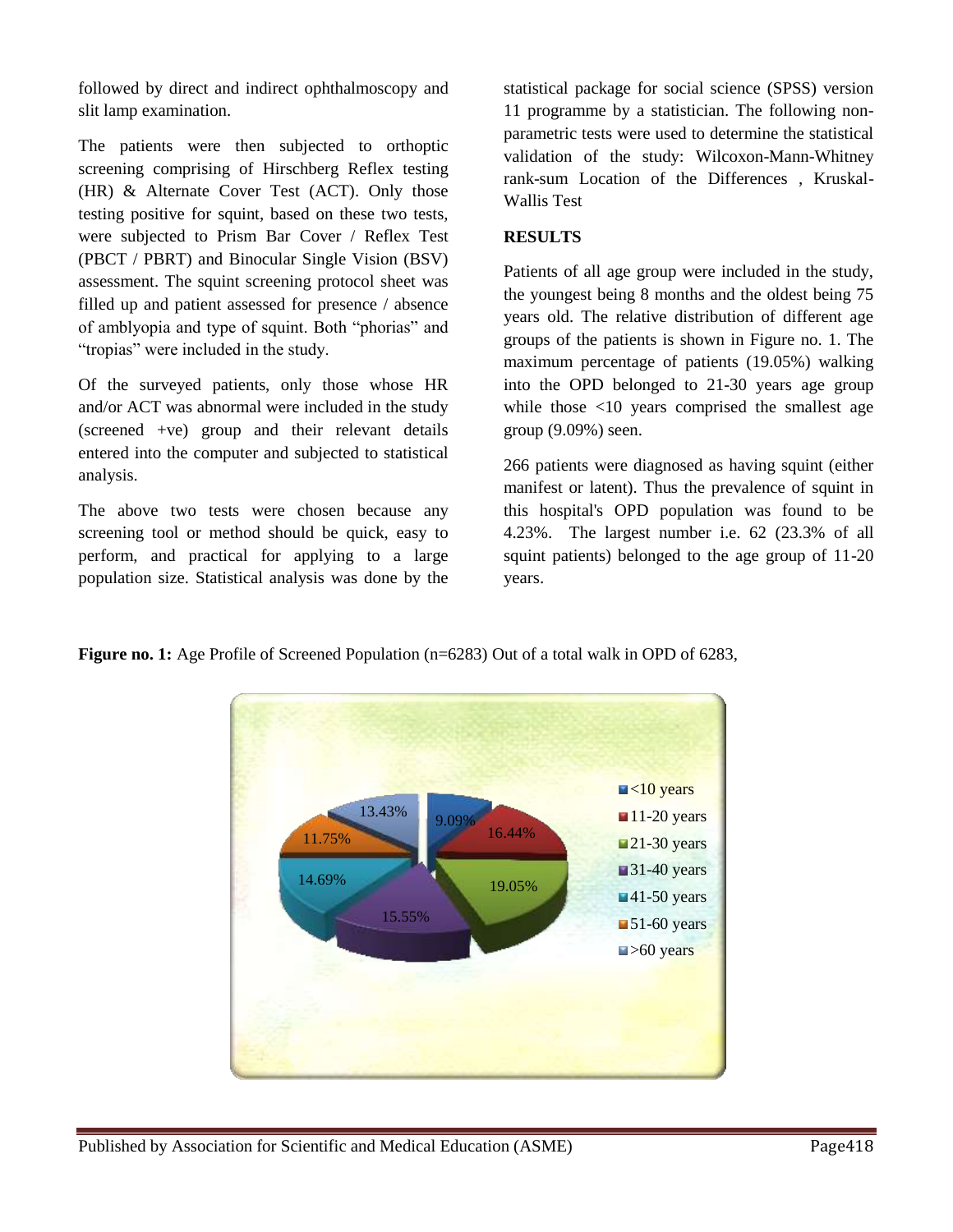The relative distribution of squint in the patients of different age groups is shown in Figure no. 2. 7.71% of all OPD walk in patients in the <10 years age group were found to be having squint. Thus, prevalence of squint was found to be highest in this age group. The lowest prevalence (2.46%) of squint was seen in the age group of 31-40 years. Within the age group having highest prevalence of squint i.e. under 10 years it was further observed that 68% of these squint patients belonged to the preschool age

group ( $\leq 6$  years) while 32% belonged to the primary school going age group (6-10 age group). The relative ratio of squint among preschool patient population to the school aged population was found to be 2:1. Out of 266 patients of squint, 53.38% were males and 46.62% were females, exhibiting a slight male preponderance. Test for general difference between two distributions is not statistically significant ( $p=0.087$ ). In the 0-10 years and 51-60 years age groups however females outnumbered the males.





Odds in favour of a higher value in males  $= 1.474$  to 1 with 95% CI (0.518, 4.194).

The commonest presenting complaint of the squint population was decreased vision (49.25%), followed by asthenopic symptoms (30.08%) and deviation of eyes (23.32%).

The study found a very significant prevalence of Amblyopia (24.43%) and absence of Binocular single vision (82.81%) in the patients with squint.

## **DISCUSSION**

Proper sensory motor fusion mechanism is essential for correct alignment of the eyes **(6)** In the absence of this fusion mechanism, there is deviation of one or both of the visual axes. This condition of manifest

deviation is known as strabismus or squint.

Of the total 6283 OPD patients screened, 266 squint cases were identified with squint. Thus, a squint prevalence of 4.23% was seen in our Eye OPD population. In a study conducted by Grahm et al, out of a population of 339 children, screened on the basis of abnormal cover tests alone, the prevalence was found to be 7.1% **(2)**. Studies around other corners of India during this period have shown the prevalence of squint in the Indian population to be around 3 to 4 % **(9)**. Recently, the prevalence of amblyopia and strabismus was found to be 2.0% and 6.9% respectively at a study conducted in AIIMS, Delhi. **(10)**

In the present study, most of the screened walk-in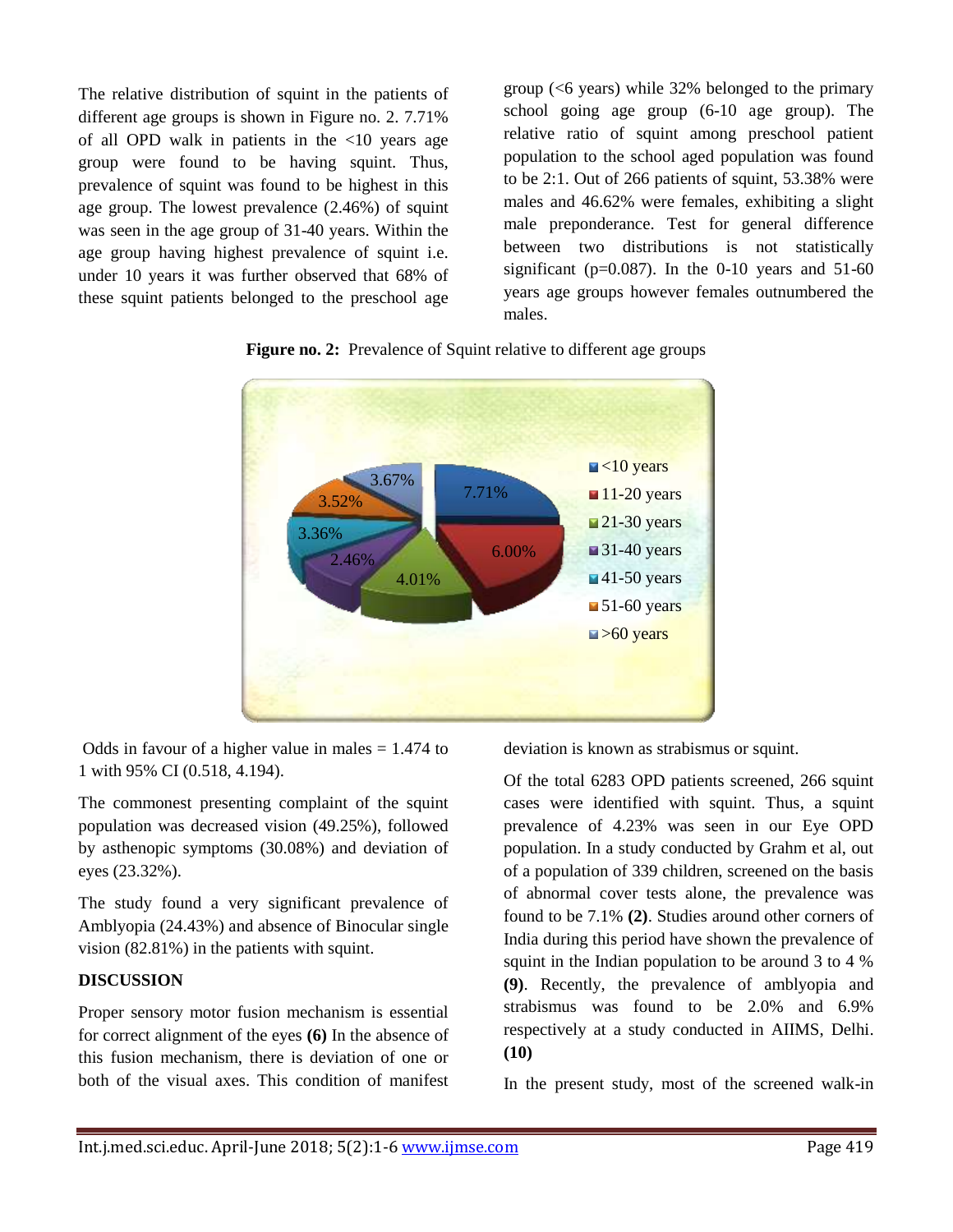patients belonged to the age group of 21-30 years (19.05%). However, maximum proportion of squint patients belonged to the age group of 11-20 (23.3%). No definite trend was noted in this study; however there appears to be an overall decrease in the prevalence of squint as the age progresses. This may be because children & young adults become aware of their visual and cosmetic problems as they get more exposed to the demands of career and society. This age group is also the most dynamic social segment being active academically, professionally as well as vulnerable to the emotional and social stigma associated with squint **(11)**. Therefore, any screening programme being planned on a community level should not ignore this age group. Corrective measures, especially cosmetic, are also highly sought after and easily accepted in this age group.

Our study shows the highest prevalence of squint (7.71%) in under 10 years age-group as compared to other age groups. In the under 10 age group, children are mainly brought by parents after they notice deviation in their eyes. Also, refractive errors generally do not strain the eyes of a young child under 10 years of age. Corrective measures instituted in this age group will therefore be most gratifying, as far as amblyopia and stereoscopic corrections are concerned. In another study, 22% of the total squint population was found to have a stated onset of squint before the age of 12 Months and 43% in the second and third year. The median age of onset for all squints was 29 months **(2)**. In a recent study at a Government hospital in Vishakhapatnam, children in the age group of 3-10 years of age had the highest prevalence of squint of all the paediatric population screened. **(12)**

In the present study males and females were found to be affected almost equally being 53.4% and 46.6% respectively. In the Cardiff study (1974), the prevalence was slightly higher for boys than for girls **(2)**. A larger study needs to be done to draw any concrete conclusion.

Though we expect any/all patient with squint to walk into an eye OPD with the main presenting complaint of deviation of eye, this was observed to be true only in the under 10 years age group. This could be due to

the patient being unable to verbalise, the presenting complaint being more of an informant's observation rather than an actual complaint .

### **CONCLUSION**

From this study, we conclude that about 4.23% of the patient population, with a significant proportion of paediatric population attending a tertiary level eye care hospital in Rajasthan suffer from squint (astigmatism) about which they may not be aware. The burden of squint was found to be maximum in the under 10 years age group followed by the 11-20 years age group out of the patients seeking eye-care. Within the less than 10 year age group patients found to be having squint, .the prevalence of squint in the preschool aged patients was found to be double of that in the school aged. This suggests early screening for squint should be a part of not just school health checkup programs but also at the Anganwadi level for the pre-schoolers. The study found a very significant prevalence of Amblyopia and absence of Binocular single vision in these patients with squint. Both these conditions are easily correctable and preventable if detected at an early age.We recommend that all tertiary level eye care hospitals should have a dedicated section and staff trained in screening for pediatric squint. Incorporating the Hirschberg reflex test and alternate cover test along with refraction can help in early screening of astigmatism and thus decrease the prevalence of preventable childhood blindness due to amblyopia .

Acknowledgement: I acknowledge the guidance in research methodology and paper writing provided by Prof.Hitesh Khurana,,PGIMS,Rohtak and am grateful for the same.

#### **REFERENCES**

- 1. Chew E, Remaley NA, Tainboli A, Zhao J, Podgor MJ, Klebanoff M. Risk factors for esotropia and exotropia. Arch. Ophthalmol. 1994; 112 (10): 1349-55
- 2. Graham PA. The epidemiology of strabismus. Br.J. Ophthalmol. 1974; 58 (3): 224-231